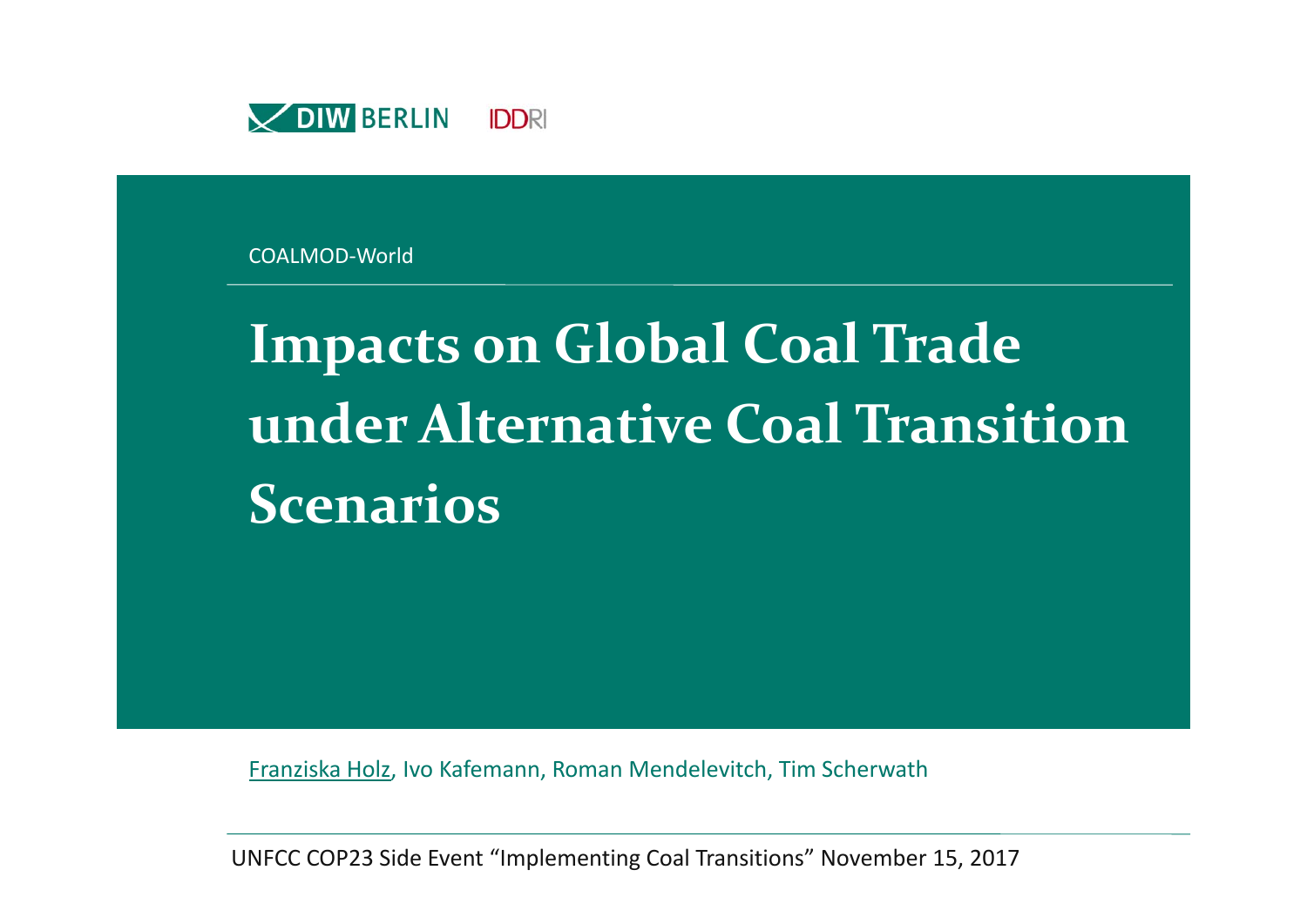### **COALMOD‐World Model A Representation of the Global Coal Value Chain**



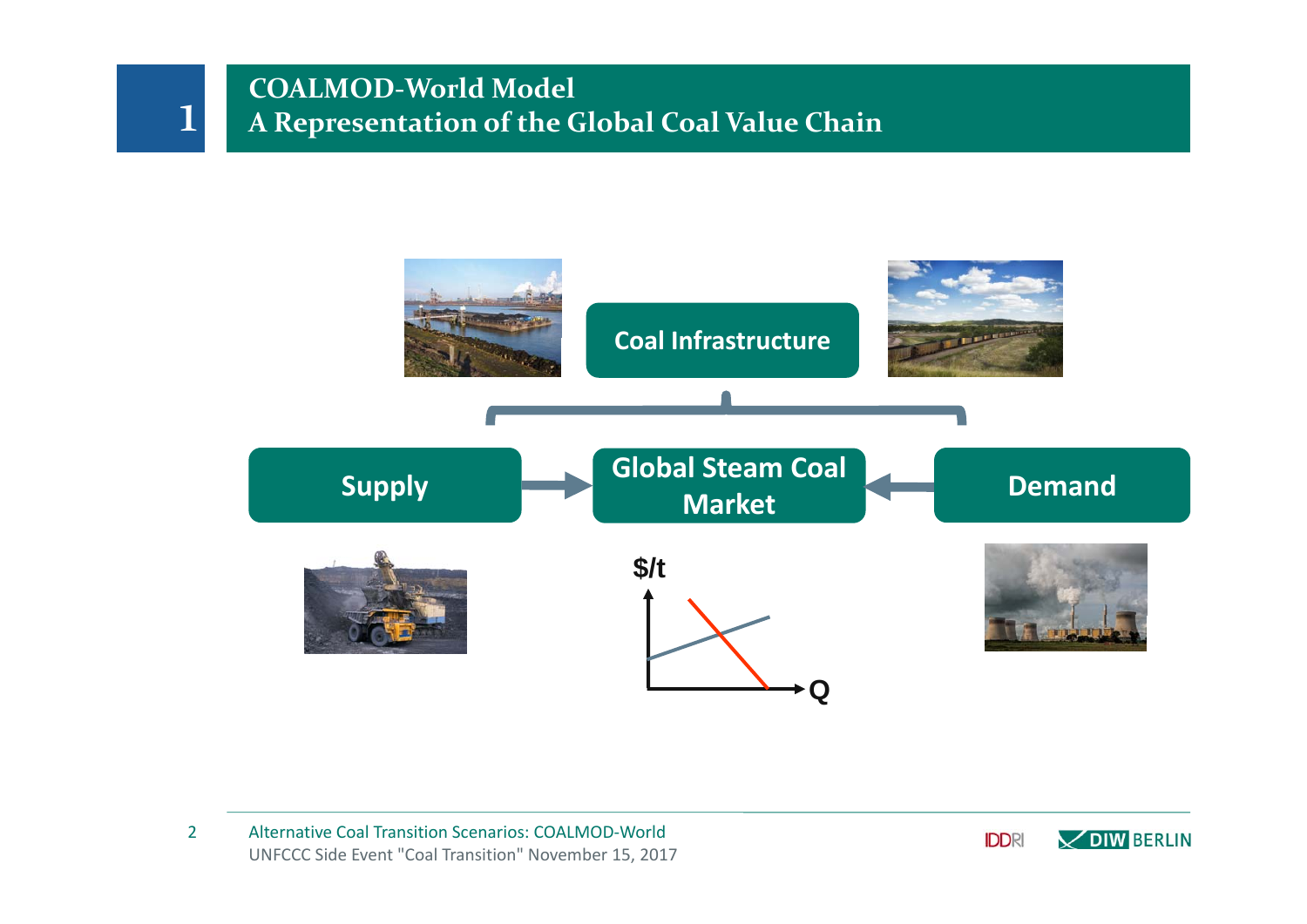### **COALMOD‐World Model: A unique and established quantitative framework**



UNFCCC Side Event "Coal Transition" November 15, 2017 Alternative Coal Transition Scenarios: COALMOD‐World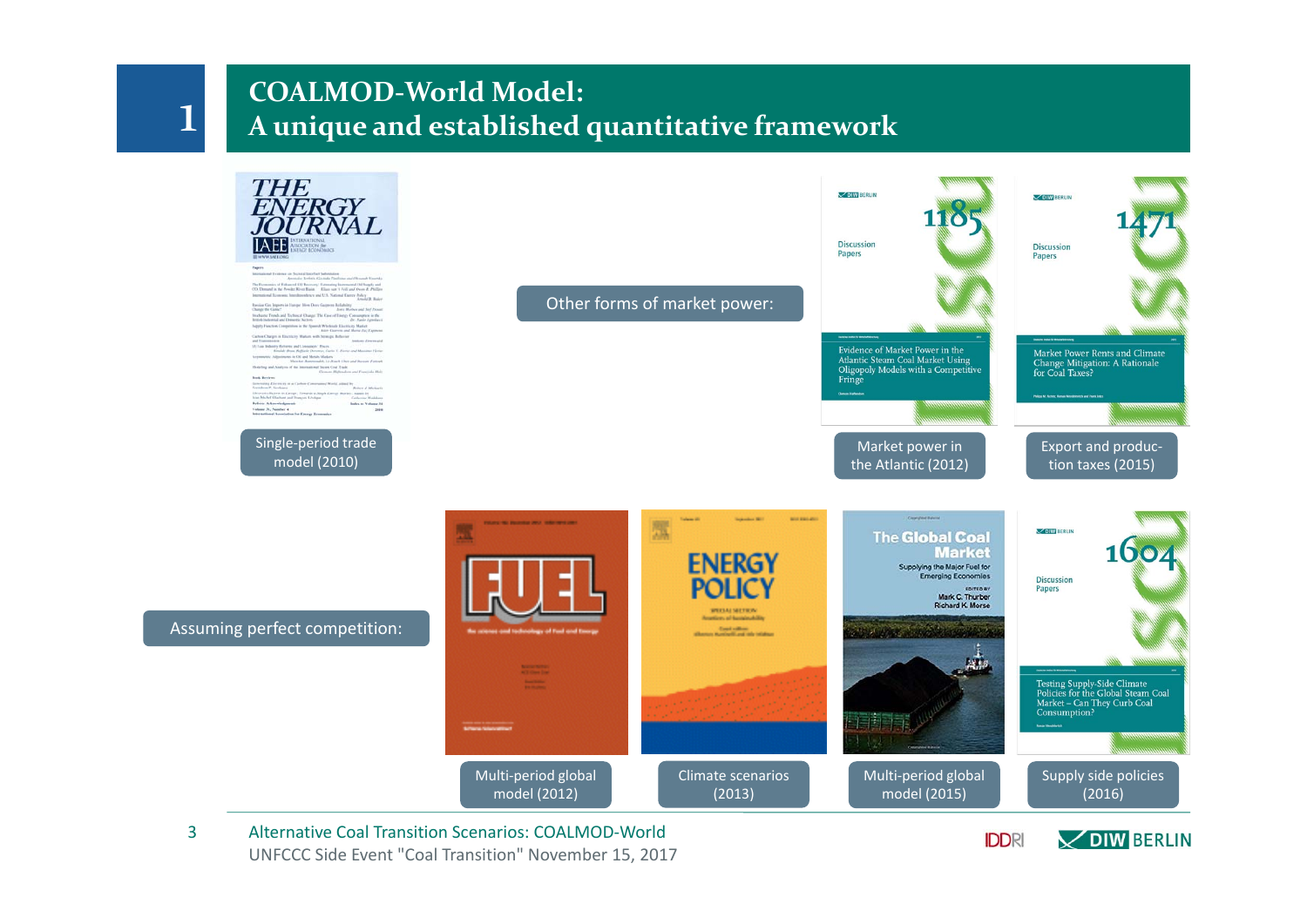### **The Global Steam Coal Market**

1



### **Overview of world steam coal market: supply, demand, trade**

| <b>Major producers in 2015</b> | <b>Major consumers in 2015</b> |                    |
|--------------------------------|--------------------------------|--------------------|
| China (2,970 Mt)               | China (3,140 Mt)               |                    |
| United States (690 Mt)         | India (750 Mt)                 |                    |
| India (590 Mt)                 | United States (630 Mt)         |                    |
| Indonesia (450 Mt)             | World consumption 5,850 Mt     |                    |
| World production 5,835 Mt      | Seaborne Trade: 880 Mt (15%)   | Source: IEA (2017) |

UNFCCC Side Event "Coal Transition" November 15, 2017 4Alternative Coal Transition Scenarios: COALMOD‐World

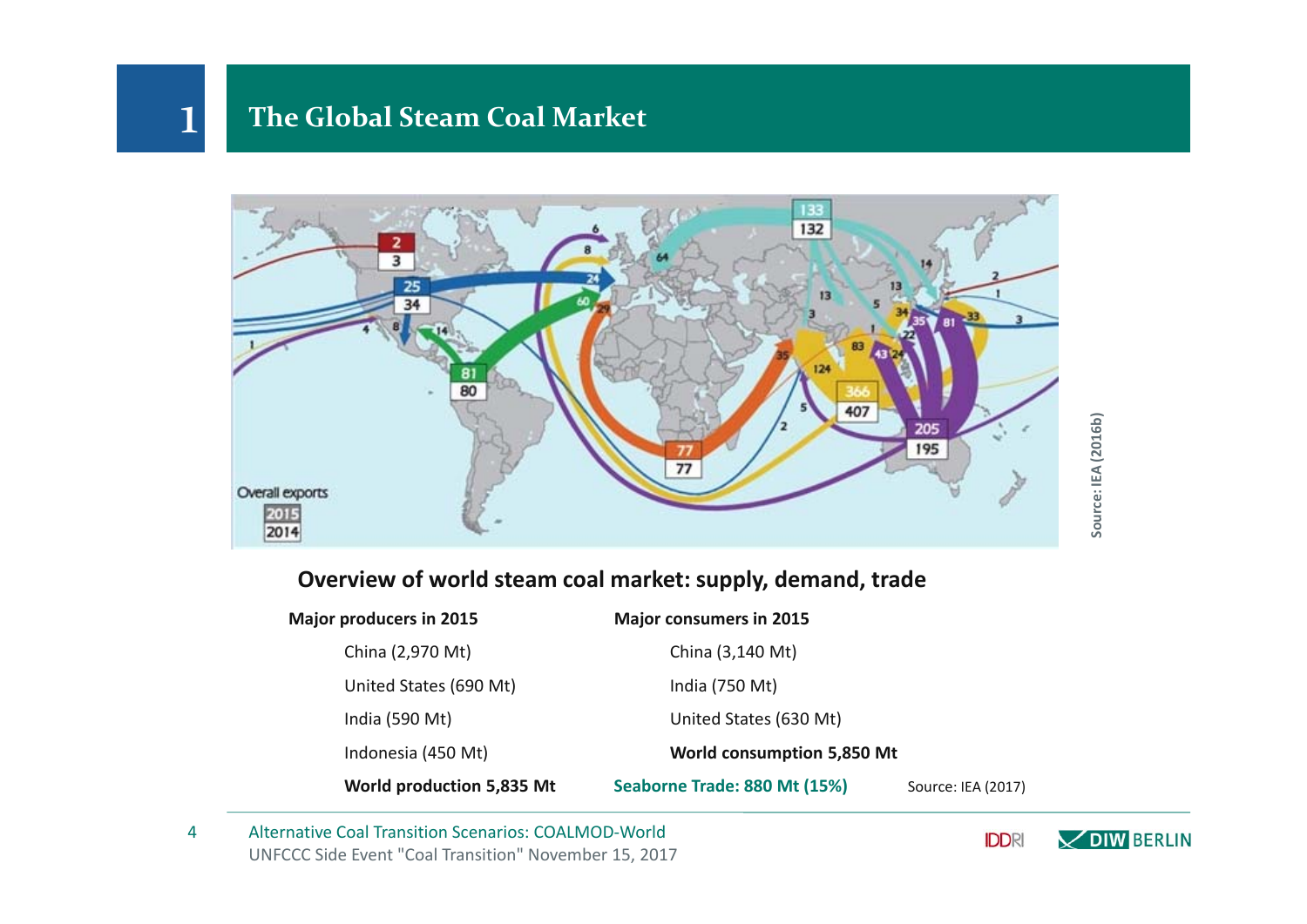## **Coal Transitions Project: Climate Scenarios focusing on Coal Demand**

### **Reference Scenario (NDC):**

- •Coal consumption based on IEA Coal Information 2012
- •Growth rates of coal demand derived from WEO 2016 **New Policy Scenario**
- **+** Partial equilibrium on regional level due to overarching consistent quantitative framework
- **+** Incorporating NDC policies in different countries/regions

### **450 ppm Scenario (2° C):**

- • Coal consumption based on IEA Coal Information 2012 and growth rates derived from WEO 2016 450 ppm scenario (consistent with the 2° C target)
- • Note that the IEA assumes strong use of CCS (430 GW of power plants using CCS in 2040)

### **Enhanced Coal Transition Scenario (ECT):**

- •Enhanced information on national transition scenarios from the project country teams
- •• Based on NDC scenario
- **+** Better reflection of drivers of coal transition on country level

### **Enhanced Coal Transition Scenario 2 (ECT 2):**

- •• As ECT, except for India and China
- **+** Adequate reflection of drivers of coal transition on country level
- UNFCCC Side Event "Coal Transition" November 15, 2017 5Alternative Coal Transition Scenarios: COALMOD‐World



**Bottom**

**Top‐**

**Down**

**‐ up**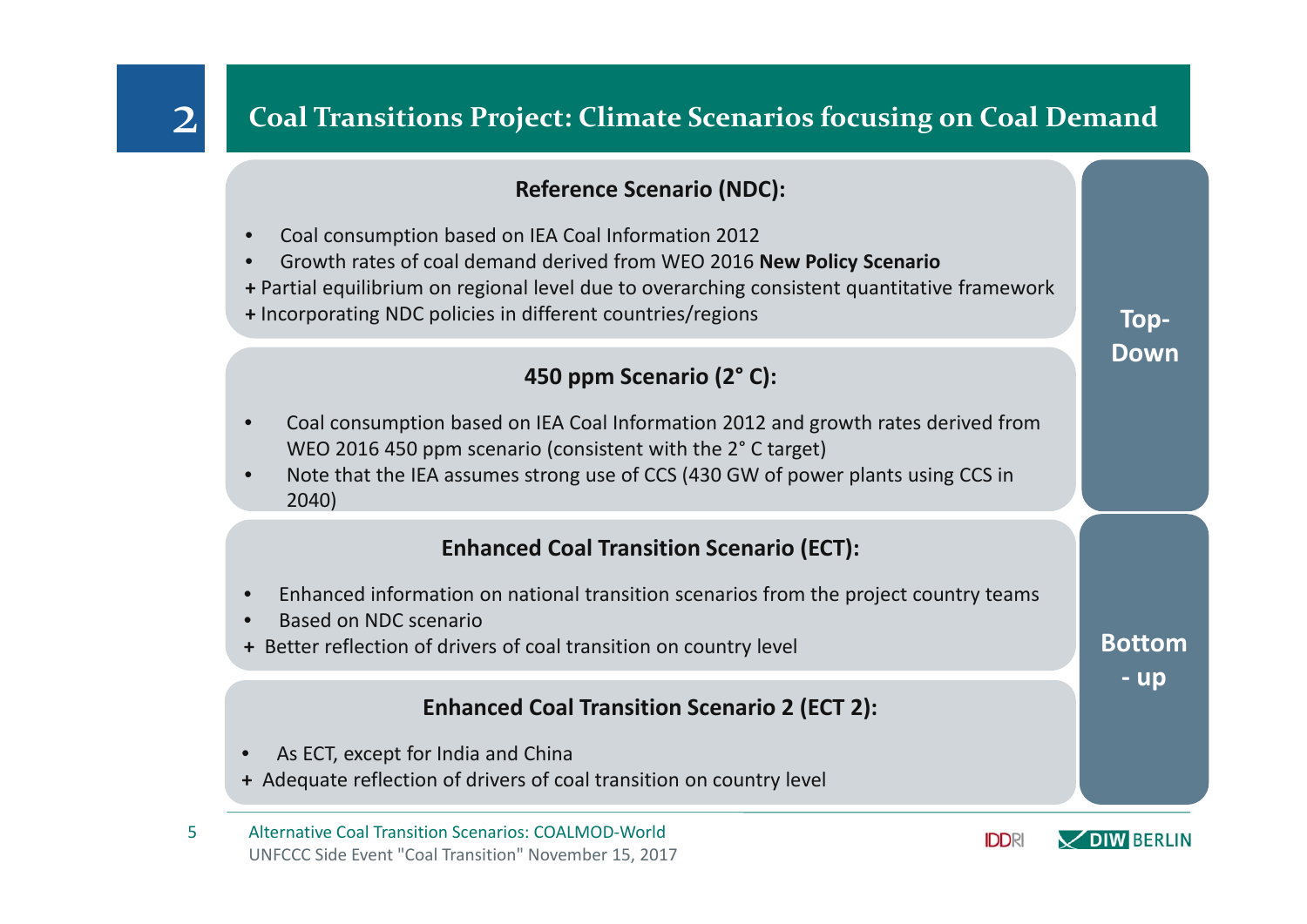### **COALMOD Results: Global Coal Consumption by Scenario**



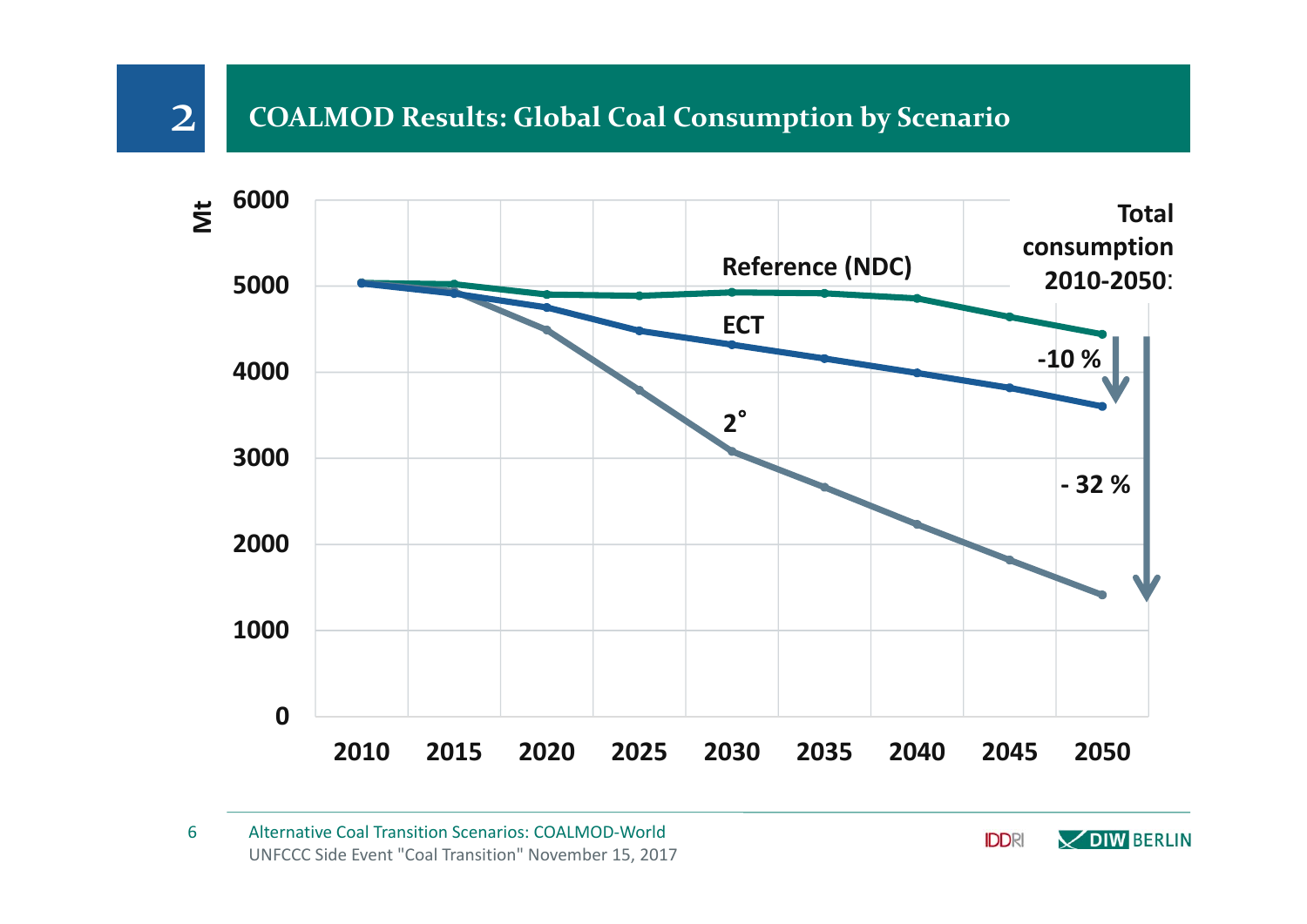### **COALMOD‐World Results: Trade Flows in ECT vs. <sup>2</sup> C**°**Scenario**

### Ongoing trend: the shift to Asia and especially India



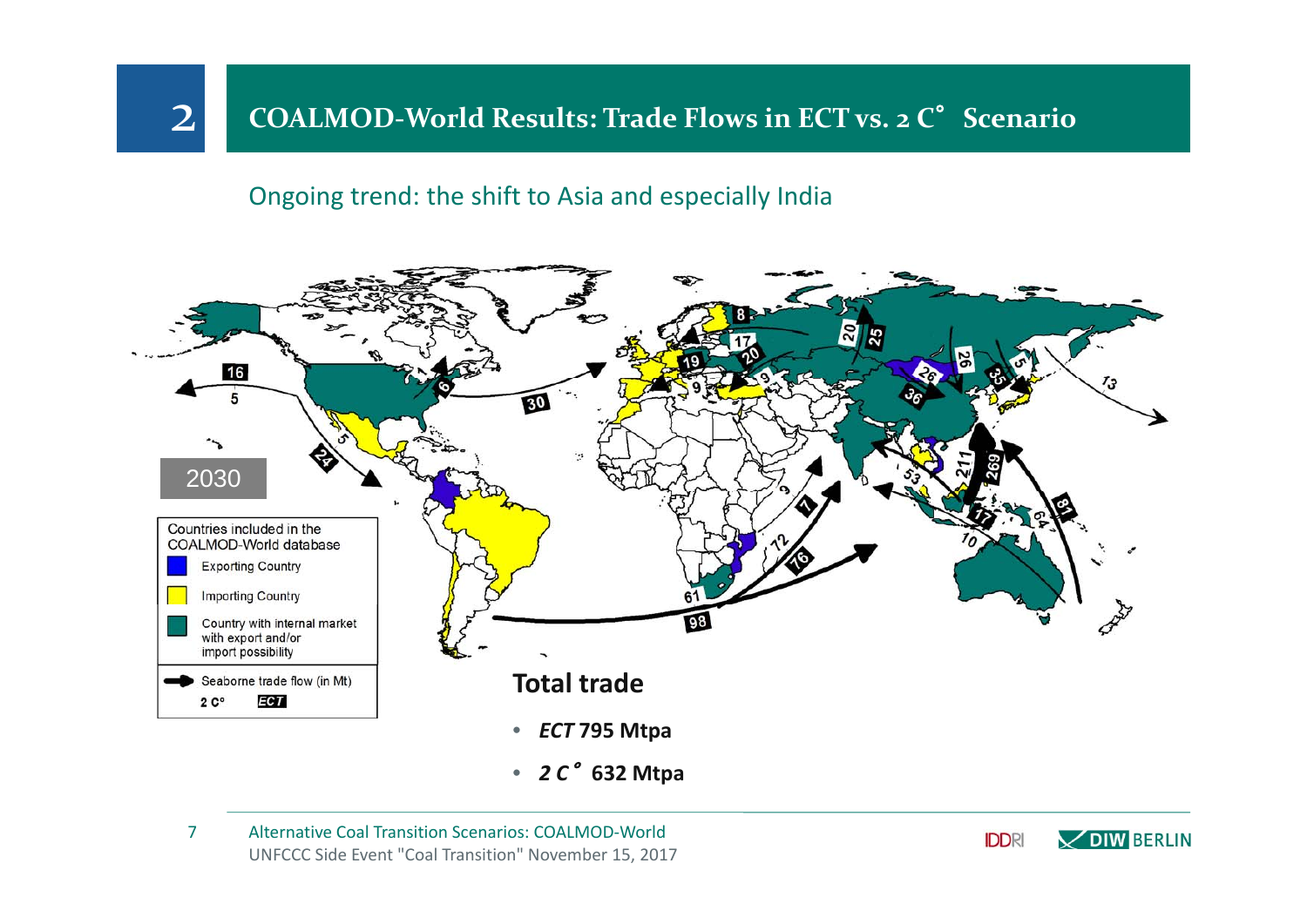### **COALMOD‐World Results: Trade Flows in ECT vs. <sup>2</sup> C**°**Scenario**

High-cost suppliers (to Asia) increasingly loose market share, even more so in lower-demand 2<sup>°</sup> C climate scenario.



#### UNFCCC Side Event "Coal Transition" November 15, 2017 8Alternative Coal Transition Scenarios: COALMOD‐World

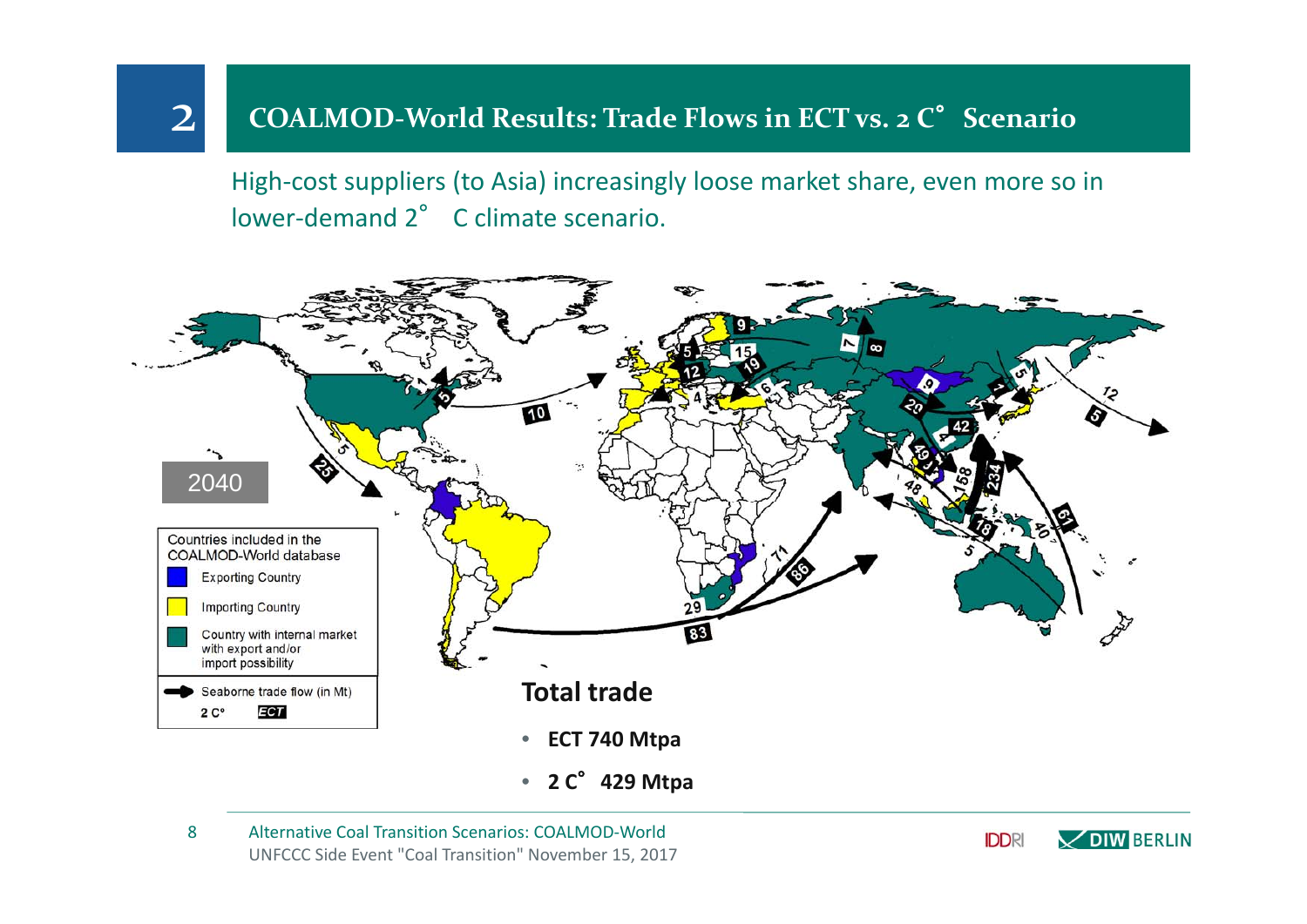### 3 **COALMOD‐World Results: Investments in the Coal Value Chain**

In climate‐friendly scenarios, investments compensate for mine mortality and remove transport bottlenecks.

Even in a NDC world such as in the ECT scenario, investment needs can be considerably reduced compared to the reference case.



#### UNFCCC Side Event "Coal Transition" November 15, 2017 9Alternative Coal Transition Scenarios: COALMOD‐World

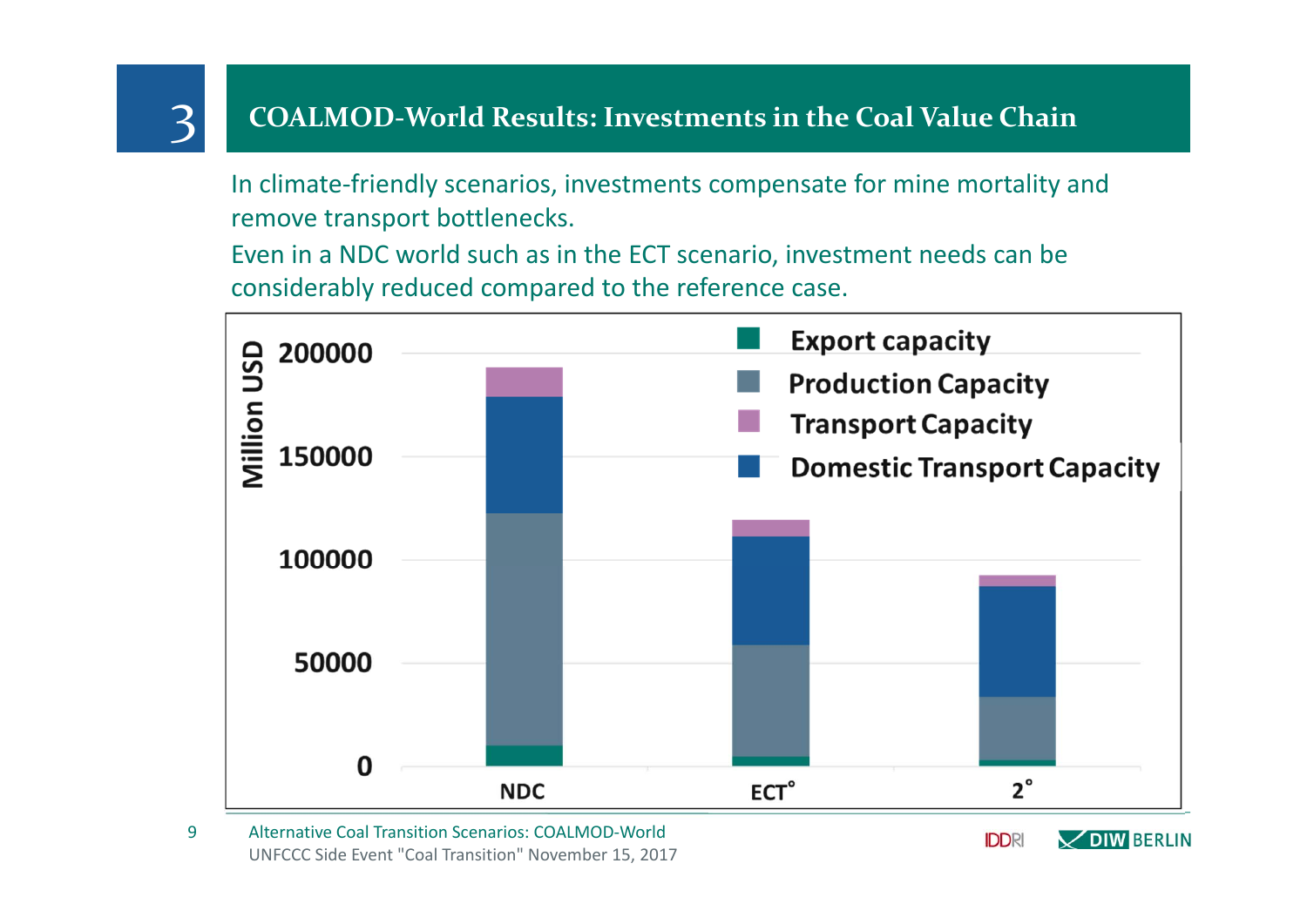## **A Detailed Look at India**

# **0400 800 1200 2020 2025 2030 2035 2040 2045 2050**2050 **NCD mtpa 2° C ECT**

## **Consumption in India by scenario**

UNFCCC Side Event "Coal Transition" November 15, 2017 10Alternative Coal Transition Scenarios: COALMOD‐World

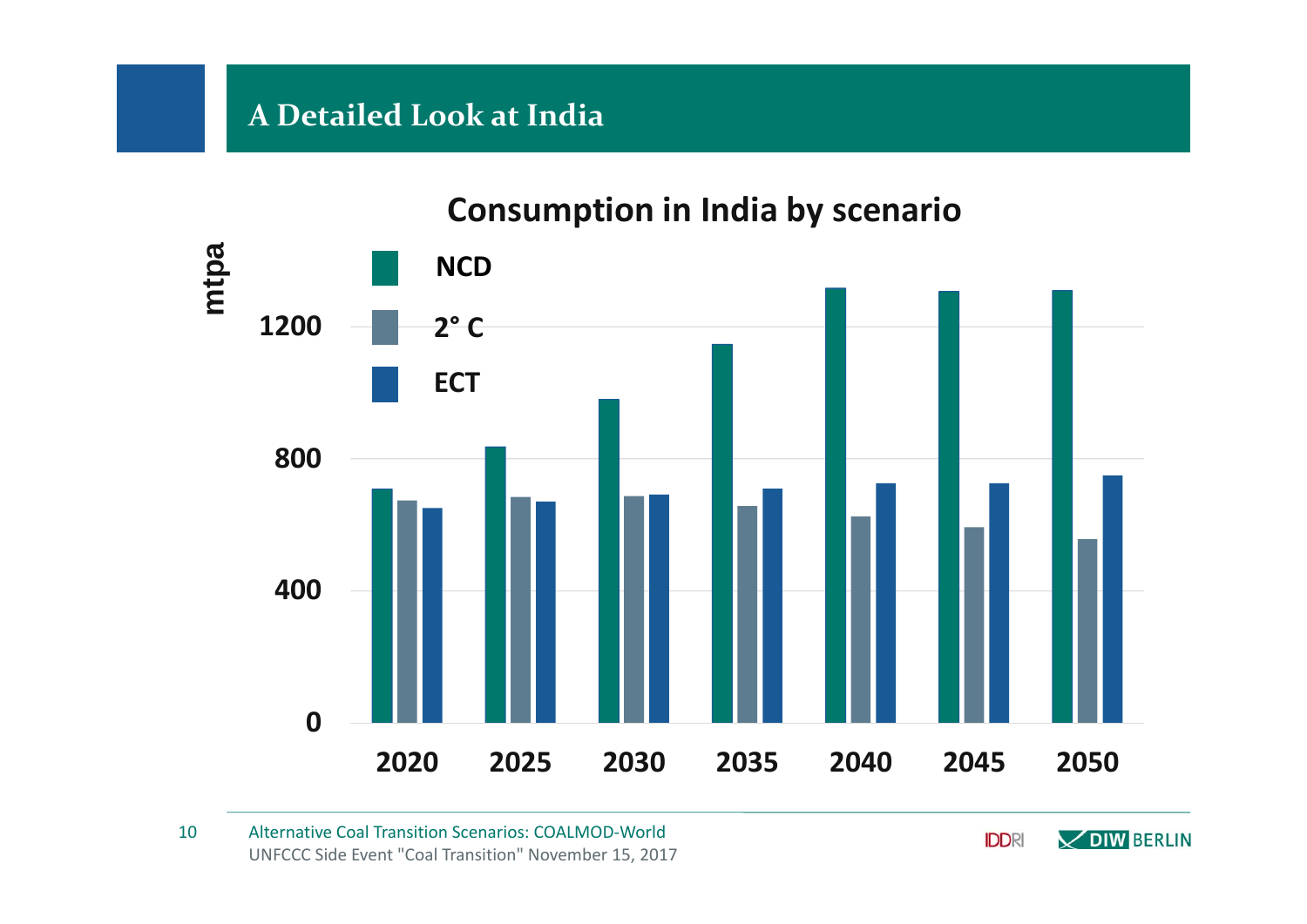## 3 **<sup>A</sup> Detailed Look at India – Domestic Production and Investments**



India's expansions plans for its domestic coal production are adding uncertainty for exporters to India

In addition, Indian coal companies are looking for coal production capacities outside of India (cf. Adani investment in Australia)

UNFCCC Side Event "Coal Transition" November 15, 2017 11Alternative Coal Transition Scenarios: COALMOD‐World

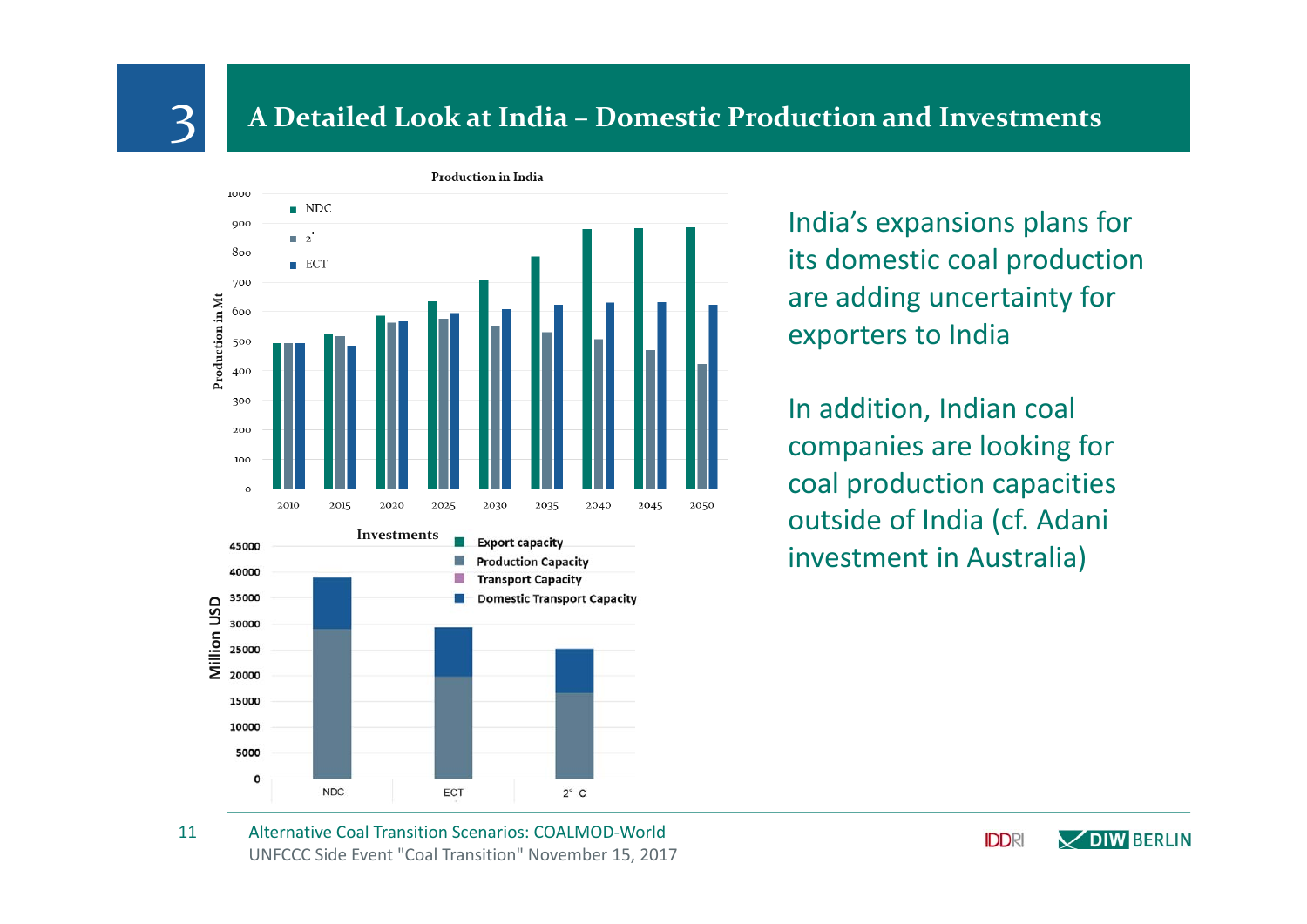## 3 **Investments in Key Exporting Countries to India**

Risk of asset stranding may arise quickly



**IDDRI DIW BERLIN**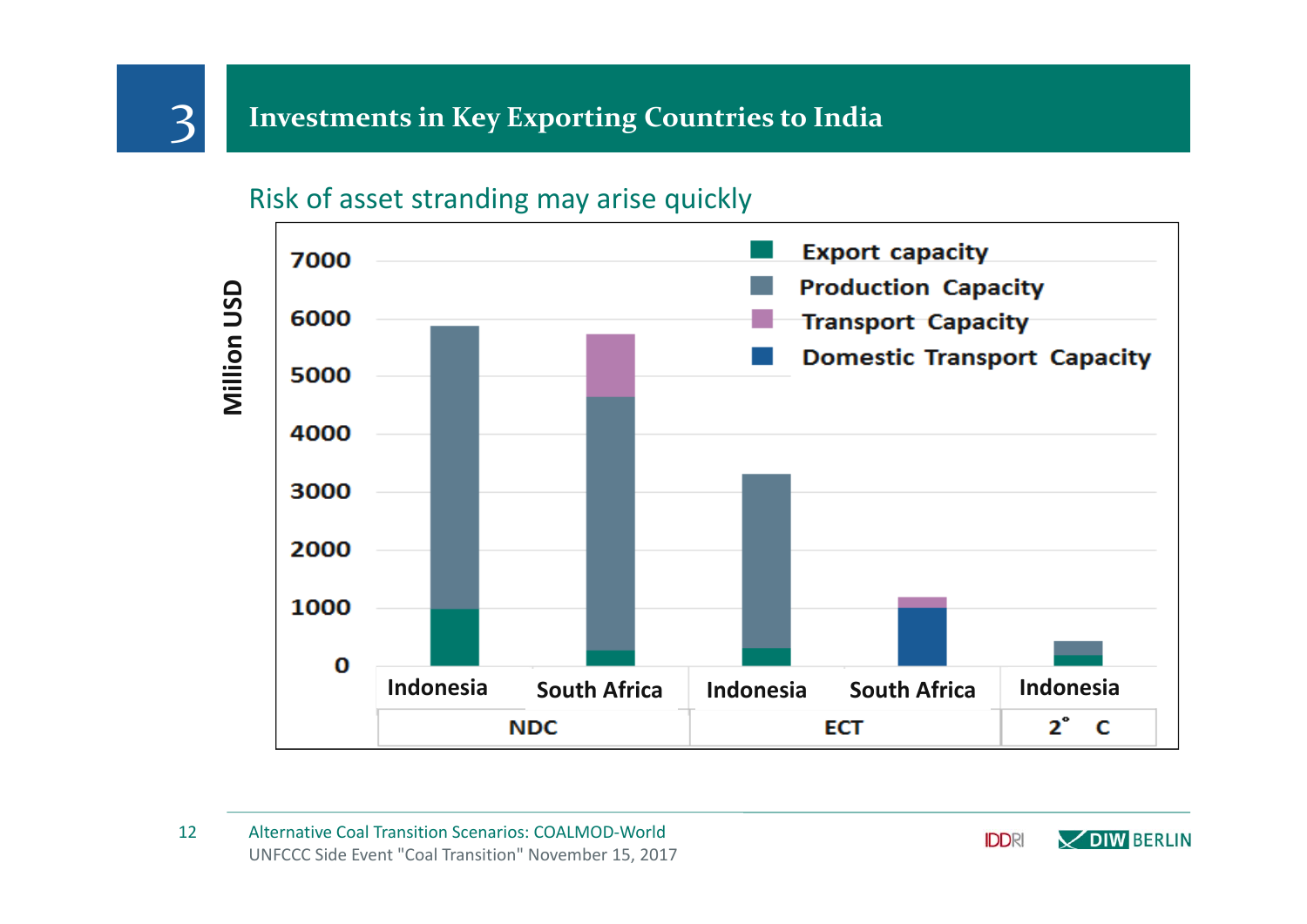## 3 **Diversification of Trade Flows: Varying Exposure to Demand Changes**



UNFCCC Side Event "Coal Transition" November 15, 2017 13Alternative Coal Transition Scenarios: COALMOD‐World

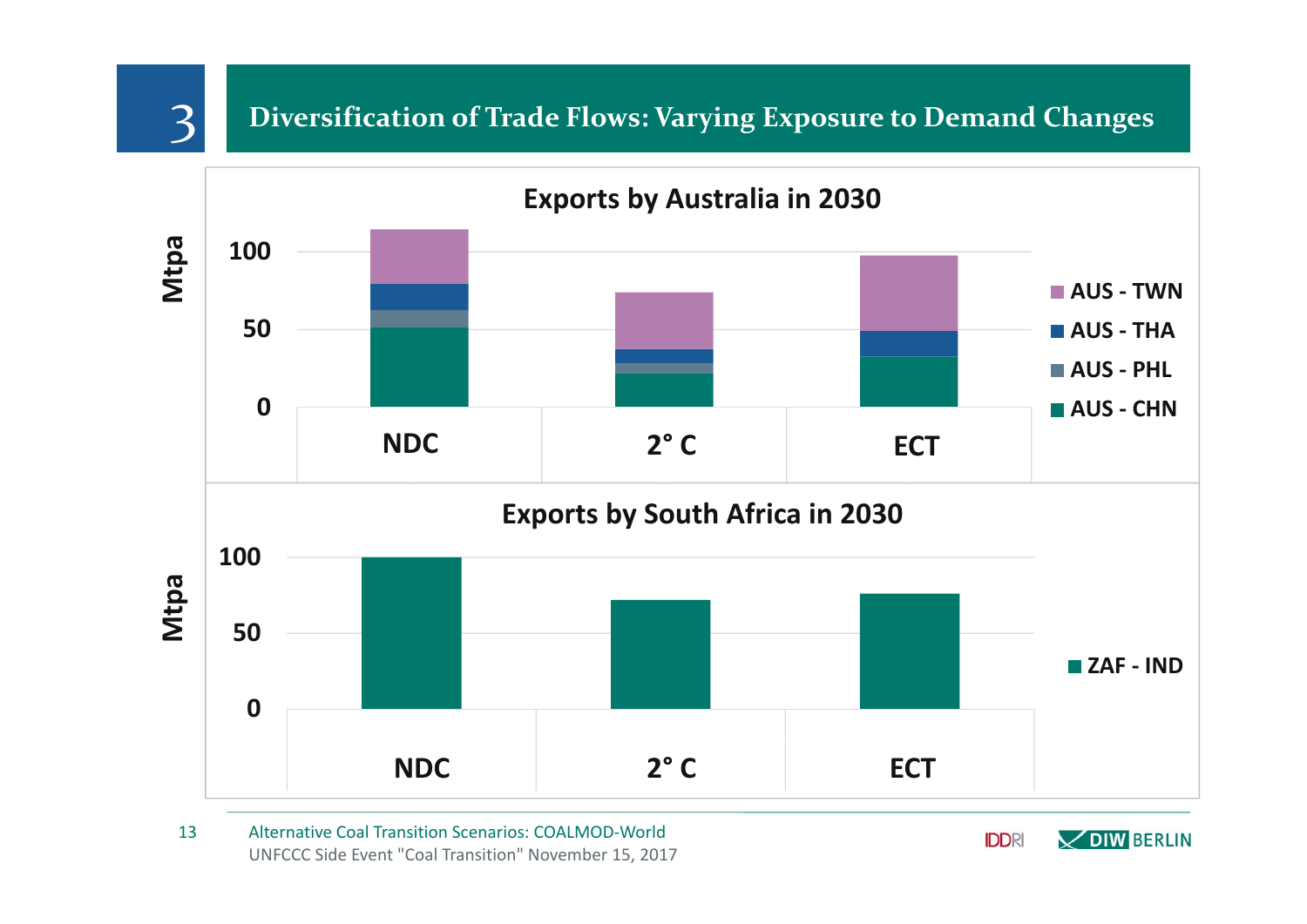## **Summarizing COALMOD Results: Reference vs. <sup>2</sup>**°**<sup>C</sup> Scenario**



#### UNFCCC Side Event "Coal Transition" November 15, 2017 14Alternative Coal Transition Scenarios: COALMOD‐World

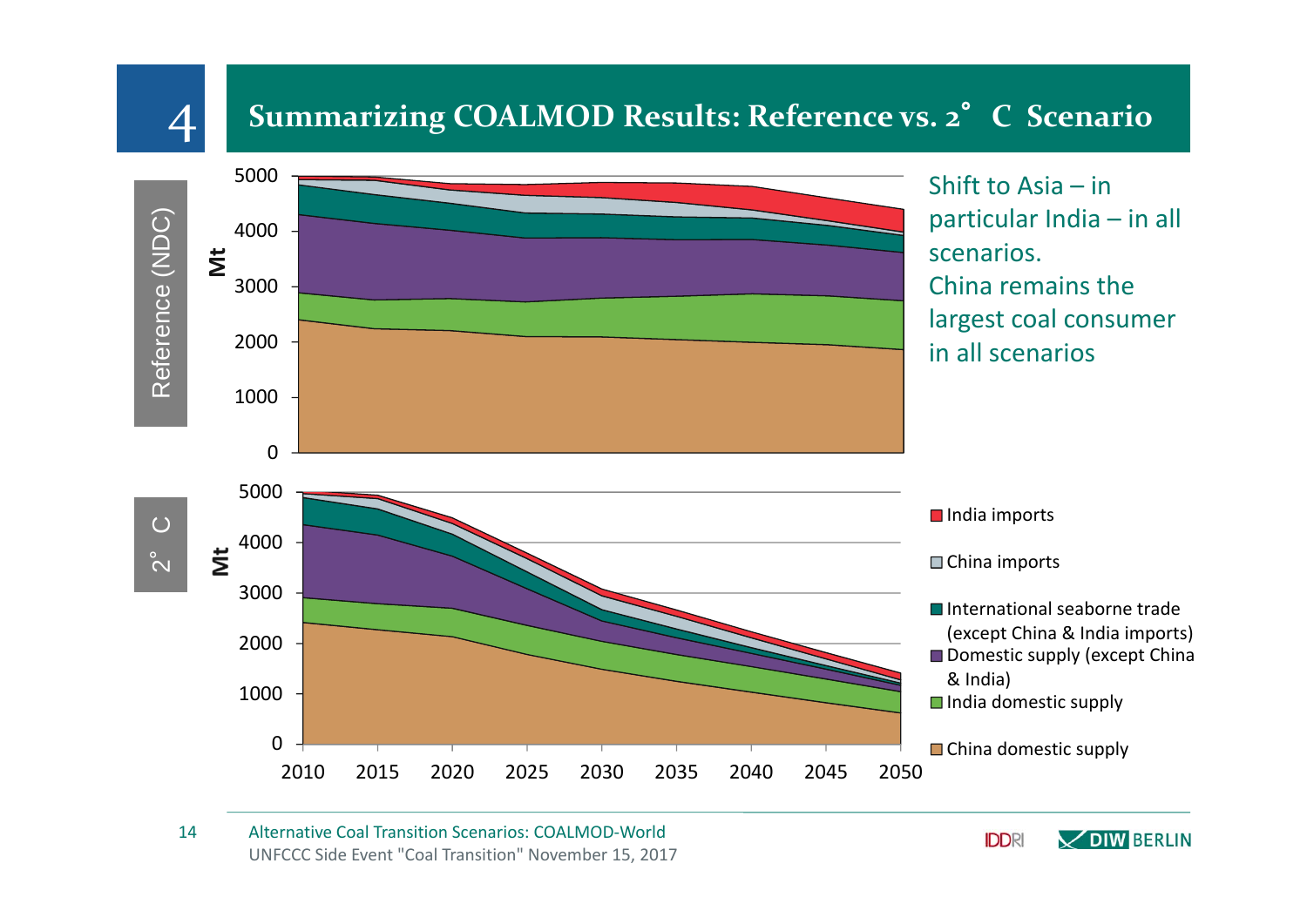### **Summarizing COALMOD Results: Reference vs. ECT Scenario**



#### UNFCCC Side Event "Coal Transition" November 15, 2017 15Alternative Coal Transition Scenarios: COALMOD‐World

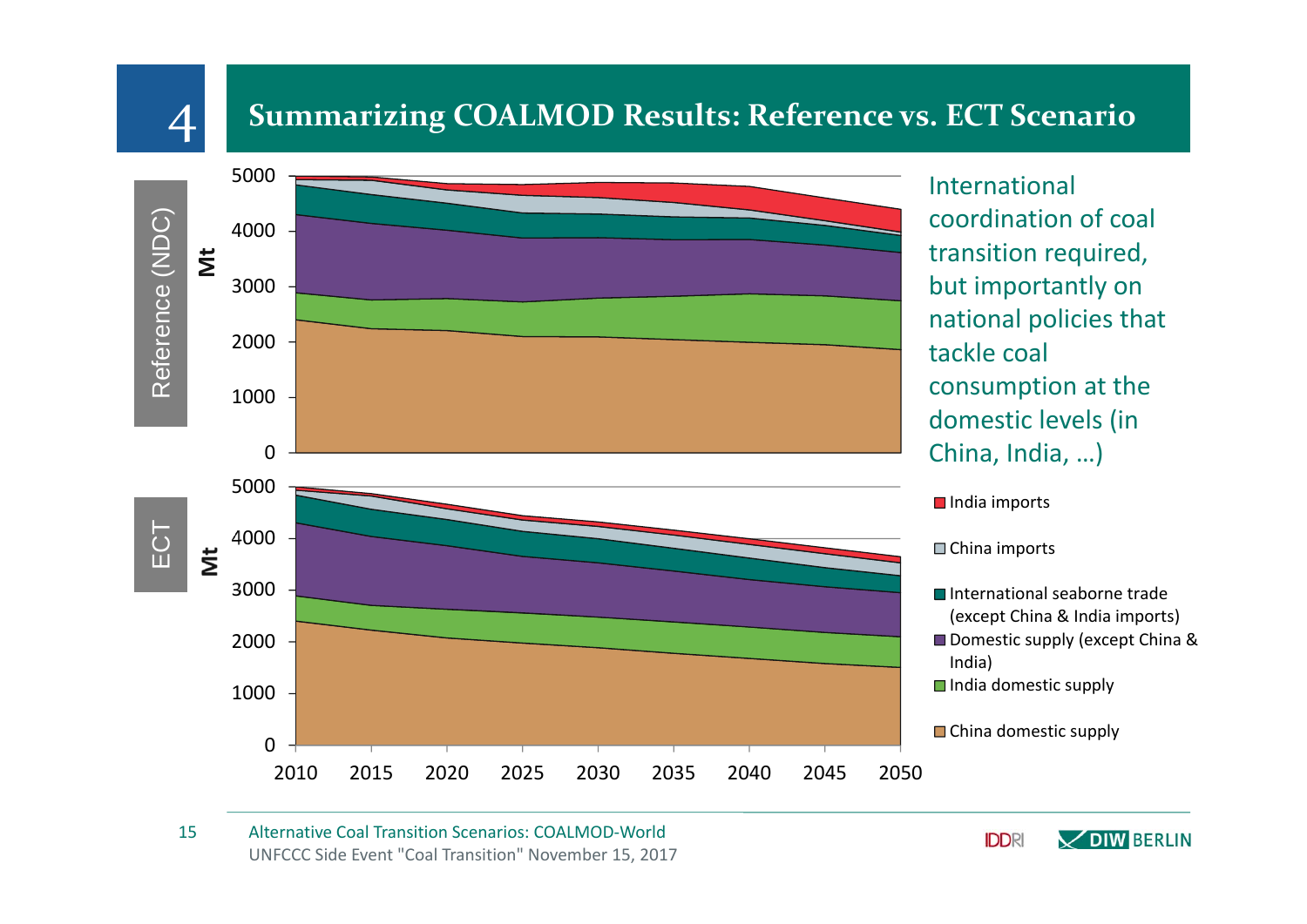- $\bullet$  Global coal market modeling shows that there is <sup>a</sup> broad range of possible futures that are NDC‐compatible
- $\bullet$  Additional policies are needed to close the gap between NDC/ECT and 2° scenarios
- $\bullet$  Governments need to take into account that stakeholders might oppose – even low-ambitious – climate policies because of the fear of losing market shares and foregoing revenues from reserves and capacities (asset stranding)
	- $\bullet$ ● In particular in South Africa, but also Australia, Indonesia, ...
	- • Overcapacity from high investments and rising concentration on market  $\rightarrow$ Pressure on prices and revenues  $\rightarrow$  Transition policies should address this "revenue gap"

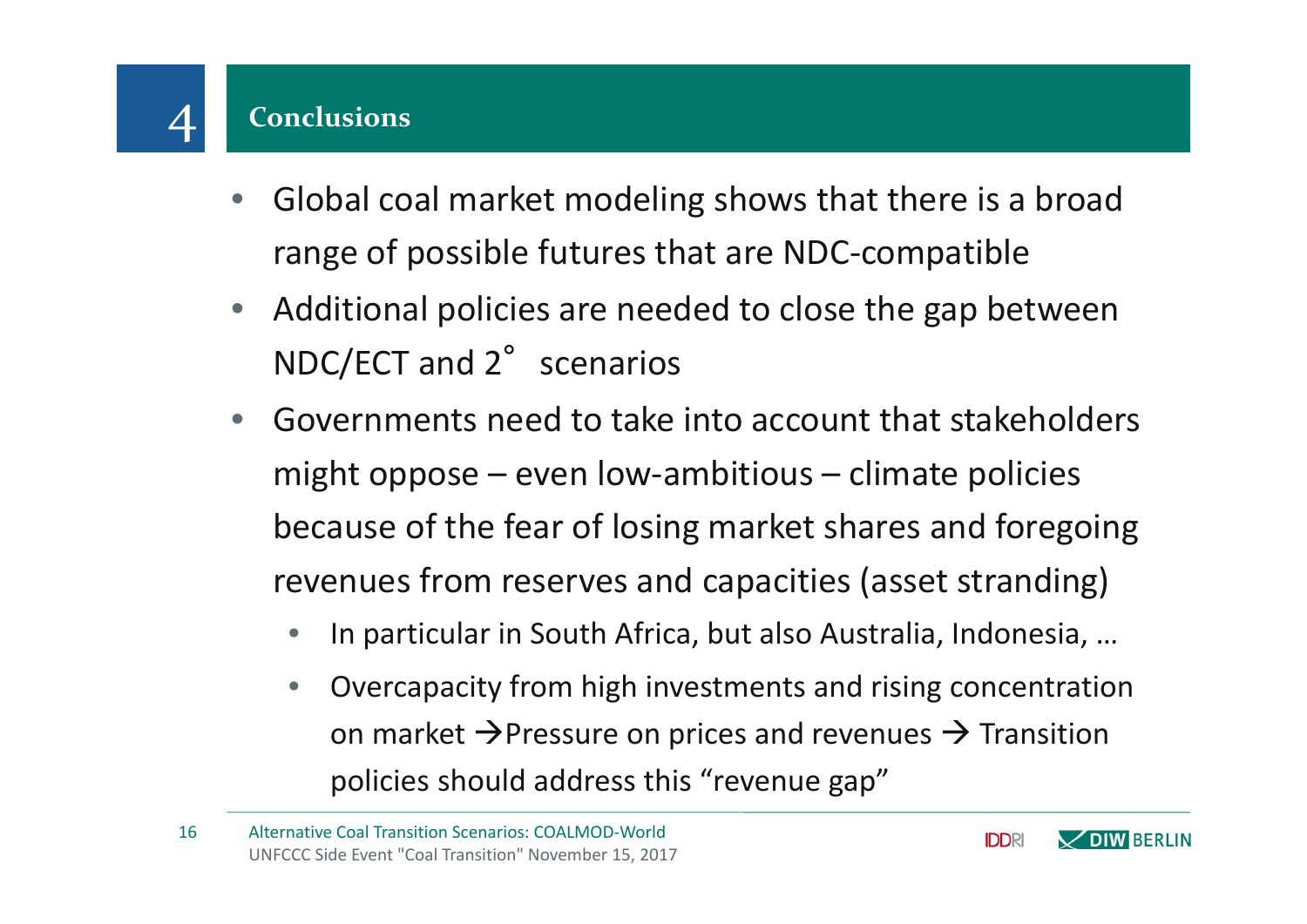

Insights from <sup>a</sup> Global Coal Model

# Thank you very much for your attention!

Franziska Holz (DIW Berlin) fholz@diw.de